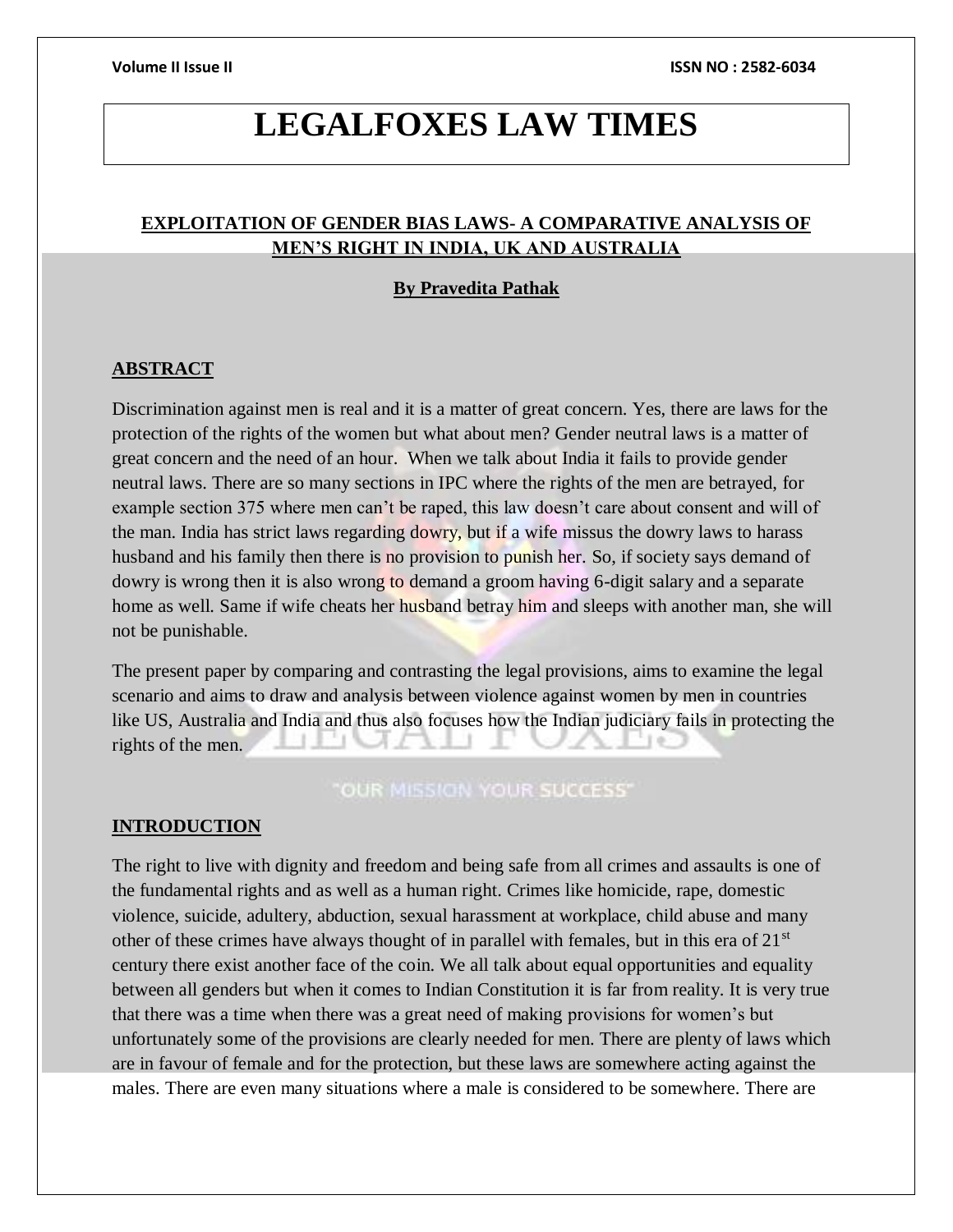also several laws which are not in favour of men but no action is being taken against them.All have focused mainly towards the women's safety and women's protection and so sometimes the mens have to suffer a lot.

Therefore, in the absence of any systematic data with more men falling prey to violence and fake acquisitions by women, it is important to understand and examine the issues of violence against women. With the changing gender roles and arise in the feminist movement article mainly predicts that this will lead to gender bias against men and even to society at large and even threatened the relationship between both the recognize gender. In the present article, it attempts to draw an analysis of the violence against men by the women in various countries including India and does reflecting the failure of Indian Judiciary and legislature while deciding and drafting gender neutral laws.

The society have been divided into many parts and many communities in the name of colour, Creed, caste, Gender and many other such factors, but it is our duty to bring equality among them.

## **INDIAN STATUES**

In a recent study which was made, it was found that out of 222 Indian men being surveyed 16.1 % had been coerced into having sex. Despite male rape has not being researched as widely as female rape, there are still several statistics to suggest that men are raped and the prevalence of male rape is wider than is generally presumed. Male rape happens but is very rarely reported. But in countries with neutral rape laws, reportedly have the lowest rate of rape in the world. Therefore, in IPC there are various provisions which are considered as anti-bias laws.

## **IPC<sup>1</sup>**

## **RAPE**

 $\overline{a}$ 

According to the definition of rape which is given under section 375 of IPC, a woman can only be the victim to the crime of the rape and only a man can commit the criminal offence of rape, further a woman shall not be punishable even as an abettor in cases of gang rape. Even when a man is being raped by another man, he has no power to initiate proceedings with respect to the same.

LEGAL FOXI

Crimes like rape has no cast, colours, creed, age, nationality and even gender or sexual orientation.

OTHER ASPECTS OF RAPE.

<sup>1</sup>The Indian Penal Code, 1860 (Act 45 of 1860)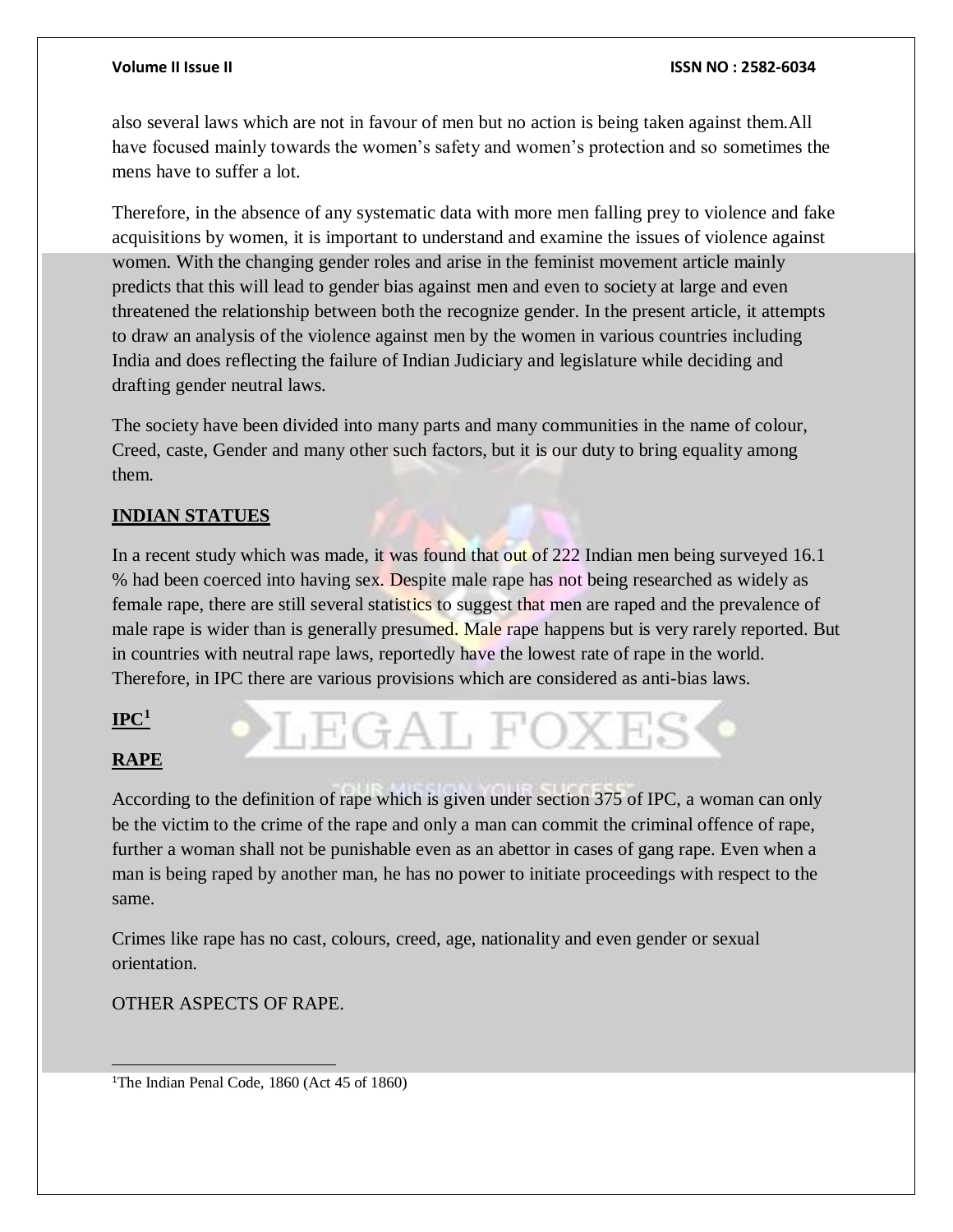i) A man having sexual intercourse without a woman's will - No guideline as to prove a woman's will here. She might have had consensual sex and still allege rape with a vindictive attitude.

ii) If a man has sex with a woman after promising marriage, he can't break up with the woman. If he does, according to the laws in India, he's a rapist. Reverse the genders and if a girl does the same, it will be labelled as 'women empowerment.'

iii) Age of consent: There is no age of consent for males. If a boy of 16 and a same-aged girl has consensual sex, the boy will be charged with rape.

## **DOWRY DEATH<sup>2</sup> .**

When we look at the Indian society the general propaganda that is followed by this patriarchal society is that every unnatural death of a women is followed by dowry death. Therefore, when we looked at IPC it is silent on the definition of dowry death which results in misuse of dowry death provision and as it is made believe that all Indian men have the thirst to commit violence against their wives in demand of money and property.

## **Justice Saldana's remarks are a testimony to the way these laws are being misused to compress the Innocent citizens<sup>3</sup> .**

"... we need to sound a note of caution that the police and investigation authorities should not improperly and technically jump to the conclusion that they merely because that has occurred that ipso facto to criminal offences has been committed there are many consequences of these charges are extremely Grave because the accused has been and the family members are placed under arrest these are serious social and economic repercussions".

The supreme court in the case of **Sushil Kumar Sharma Vs Union of India<sup>4</sup>** , observed that such provisions are basically intended by the women to use it as a weapon against the innocent husbands.

## **OUTRAGING MODESTY**

 $\overline{a}$ <sup>2</sup>Section 304B of IPC

**<sup>3</sup>**State of Karnataka v/s T. Balarama, Crl.A.no. 589 of 2003

4 JT 2005 (6) SC 266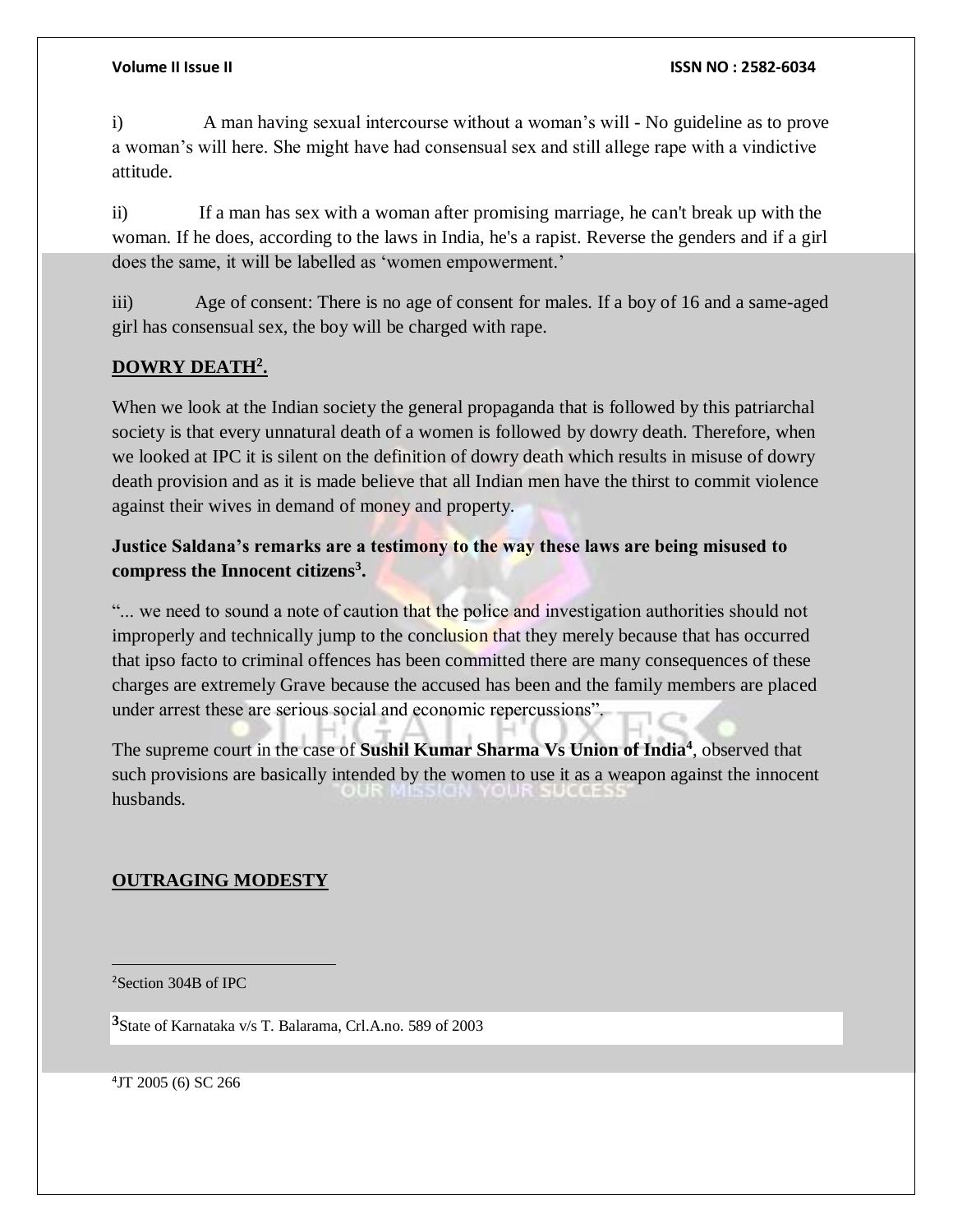There are many provisions which are only protecting women from crimes like sexual harassment<sup>5</sup>outraging modesty<sup>6</sup>, disrobing<sup>7</sup>, voyeurism<sup>8</sup>, stocking<sup>9</sup>. The present offences can only be committed by a man against a woman.The present situation has become so incredible for men to survive that even if a man accidentally touches a woman at a public place and the women protest slightly, the man shall be prosecuted for committing the crime even without being giving a chance of being heard.

Therefore incident in New Delhi in August 25, where a girl name Jasleen Kaur posted a picture of a guy on a motorcycle and claimed that he passed abusive comments on her. When further the investigation was made it was found that Jasleen was guilty as he exploited the power given by law. These are such of the related examples which prove that males are also being harassed by women. Harassment does not come only by the way of physical harassment but can also be a mental harassment which is done to males.

## **DOMESTIC VIOLENCE AGAINST MEN**

When looking towards the Preamble of the domestic violence act, it provides an effective protection to the women's, therefore it lacks in the provisions related to violence against men. There are many fake cases registered by the wives and in many cases the wives are not able to provide any evidence in support of the allegations. Domestic violence against men is a very frequent thing which is not reported due to the non acceptance of the society, since it has been believed that only women's can be subjected to domestic violence by her husband and inlaws.Therefore, there are no provisions made in support of the violence against men.

## **MALE TRAFFICKING**

The society only favours that trafficking can be done only with women andthus we fail to highlight that even men are being targeted. If we look at the early stages cased and media coverage of the trafficking it could be figured out that the commercial sex exploitation of men and boys have been a relative lead to a new concept, therefore it is hard to ignore the fact that men and boys are subjected to sexual exploitation equally with the number of female victims. It is therefore more than thousands of male victims in a number.

In the state of Tamil Nadu, Gujarat, Maharashtra, West Bengal and Rajasthan where cases have been reported at a high rate. The basic and the main purpose of human trafficking given, are for forced marriage, forced labour, sexual exploitation and domestic servitude.

<sup>5</sup>Section 354A of IPC <sup>6</sup>Section 354 of IPC

 $\overline{a}$ 

<sup>7</sup>Section 354B of IPC <sup>8</sup>Section 354C of IPC <sup>9</sup>Section 354D of IPC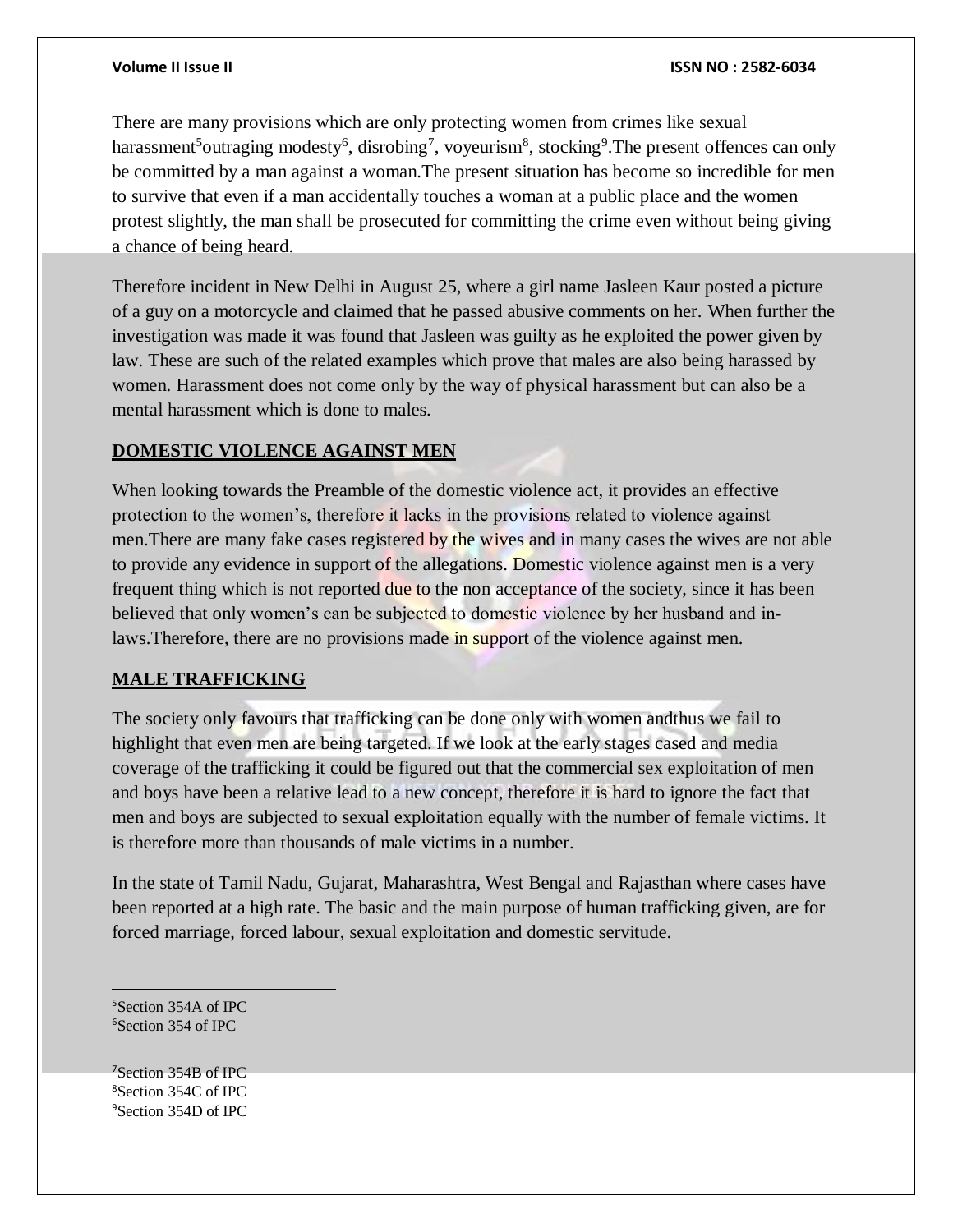There are many traditions and Customs which hardness the kind of toxic and dangerous environment for these young men, one of such is "*LaundaNaach*" which is often seen in various States where boys being the age of 15 to 25 are taken in the areas of Bihar and Uttar Pradesh to perform a dance.

Section 10 of the ITP facilitate female offenders whereas there is no such provision for males. In India this provision is basically based on the presumption that females can be only the victims of prosecution, where it forgets that the dignity of man is also an important part. The males on the contrary are considered to be the dominant and the conception is formed that males cannot be victimized.

## **FOREIGN STATUES.**

## **UNITED STATES OF AMERICA**

In United States the National Violence Against Women Survey carried out by the department of justice in the year 2000, survey that 16000 people have been reported physically assault by the current or former spouses in which 8000 were men and 8000 werewomen.

## **IMMORAL TRAFFICKING**

Under the UScode<sup>10</sup> it provides that section 1583, it provides with criminal liability of any person who kidnaps or carries away any person for the purpose of selling into involuntarily servitude. Further the sections 1590 and 1583 also deal with trafficking of any person with the male or female for the purposes of involuntary servitude and selling of any person into any condition of involuntary servitude and willfully holding to involuntary servitude respectively. OUR MISSION YOUR SUCCESS'

## **RAPE LAWS**

 $\overline{a}$ 

The US Court provides a vast interpretation of the laws<sup>11</sup> related to rape therefore according to the definition clause of the court:

- Section act not only covers penetration by penis but also includes penetration through other forms like genital, opening by hand or any object etc.
- Sexual contact means the intentional touching either directly or through the clothing of the genital or growing breast and talks of any person with an intent to abuse, humiliate,harris the person or gratify the sexual desire of any person.

<sup>&</sup>lt;sup>10</sup>The Code of Laws of the United States of America <sup>11</sup>S- 2246 of The US Code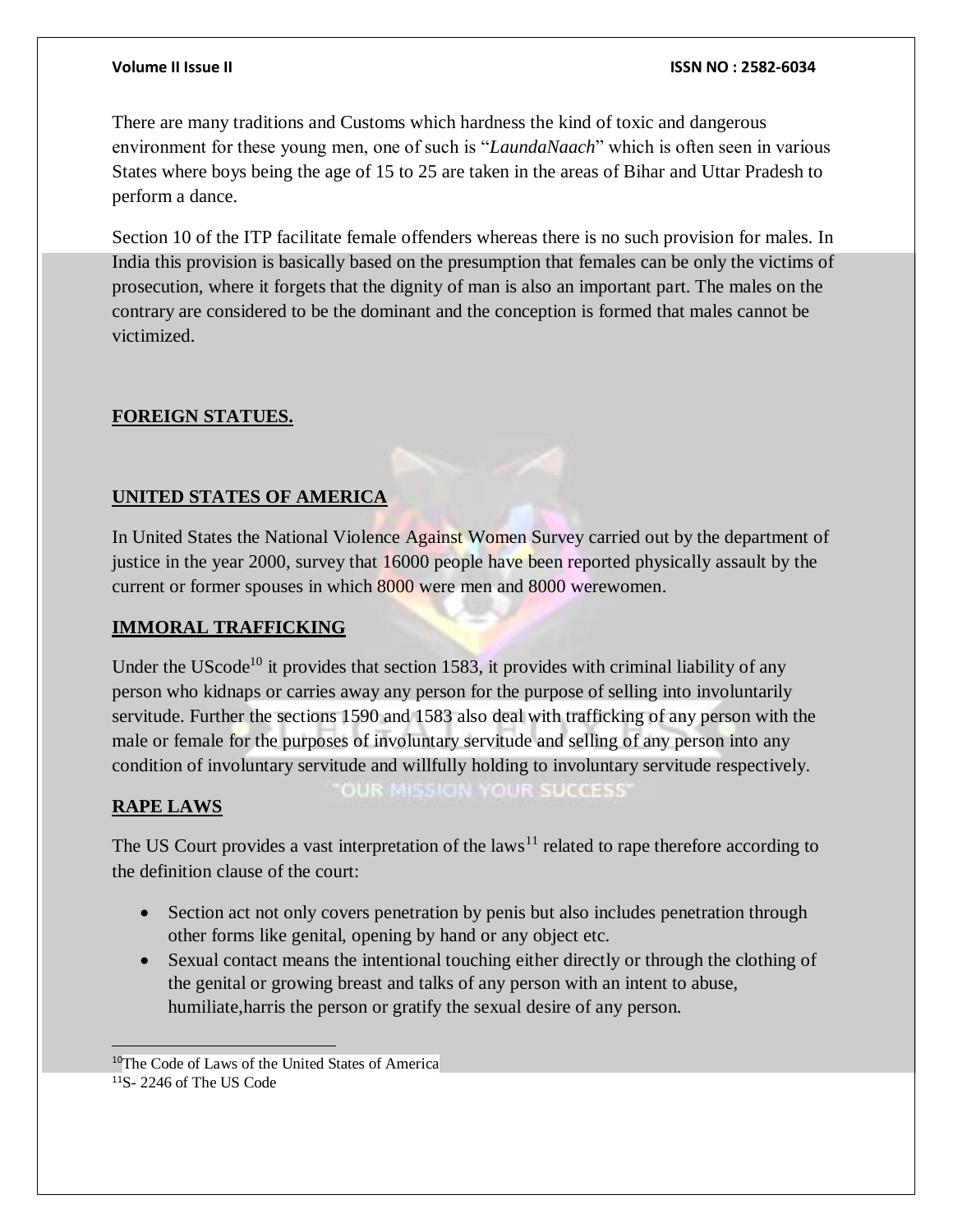According to Section 2241, 2242 and 2244, both males and females can commit the offence of sexual abuse. They fail due to lack of specific legislation in the state of USA. The cases of male rape are not much highlighted as compared to that of women rape cases

## **DOMESTIC VIOLENCE**

According to the code "domestic assault" can be understood as any act committed by any spouse on the person with whom he she is cohabiting or has cohabitated. Therefore, under the domestic violence act in the USA, Section  $117<sup>12</sup>$ , not discriminating on gender provides equal liability of both the sexes for any assault, sexual abuse done against a spouse.

## **STALKING<sup>13</sup>**

According to the provisions of stalking any person who intends to kill,harris or cause injury on bases under surveillance and other person and engages in conduct that causes a reasonable fear of death or serious bodily injury in the mind of the victim. Ittherefore provides for the culpability of any person who causes or attempts to cause or would be reasonably believe expected to cause substantial emotional distress to any person as provided by the provisions.

## **AUSTRALIA**

According to the figures given by the Australian Bureau of statistics personal safety survey which is used extensively by domestic violence organisations, the survey released a report in 2012 which served around 17000 men and women in which it was reported that 33% of the people has experienced domestic violence who weremen.

## **DOMESTIC VIOLENCE**

Domestic violence which has been defined by family Law Act 1975<sup>14</sup>, includes violence between partners of both sexes including same-sex relationships. It also refers to violence that occurs between people who have or had an intimate relationship in domestic settings. It also includes sexual abuse, emotional abuse and stalking.

There was a report which was made by Australian Institute of Health and welfare in 2018 which revealed that one in six women and one in nine were physically or sexually abused before the

<sup>12</sup> US Code <sup>13</sup>Section 2261A of US Code

 $\overline{a}$ 

<sup>14</sup>["Family Law Act 1975"](https://www.legislation.gov.au/Details/C2013C00053/Download)*. Legislation Australia.Commonwealth Government of Australia*.Retrieved 5 Aug2016*.*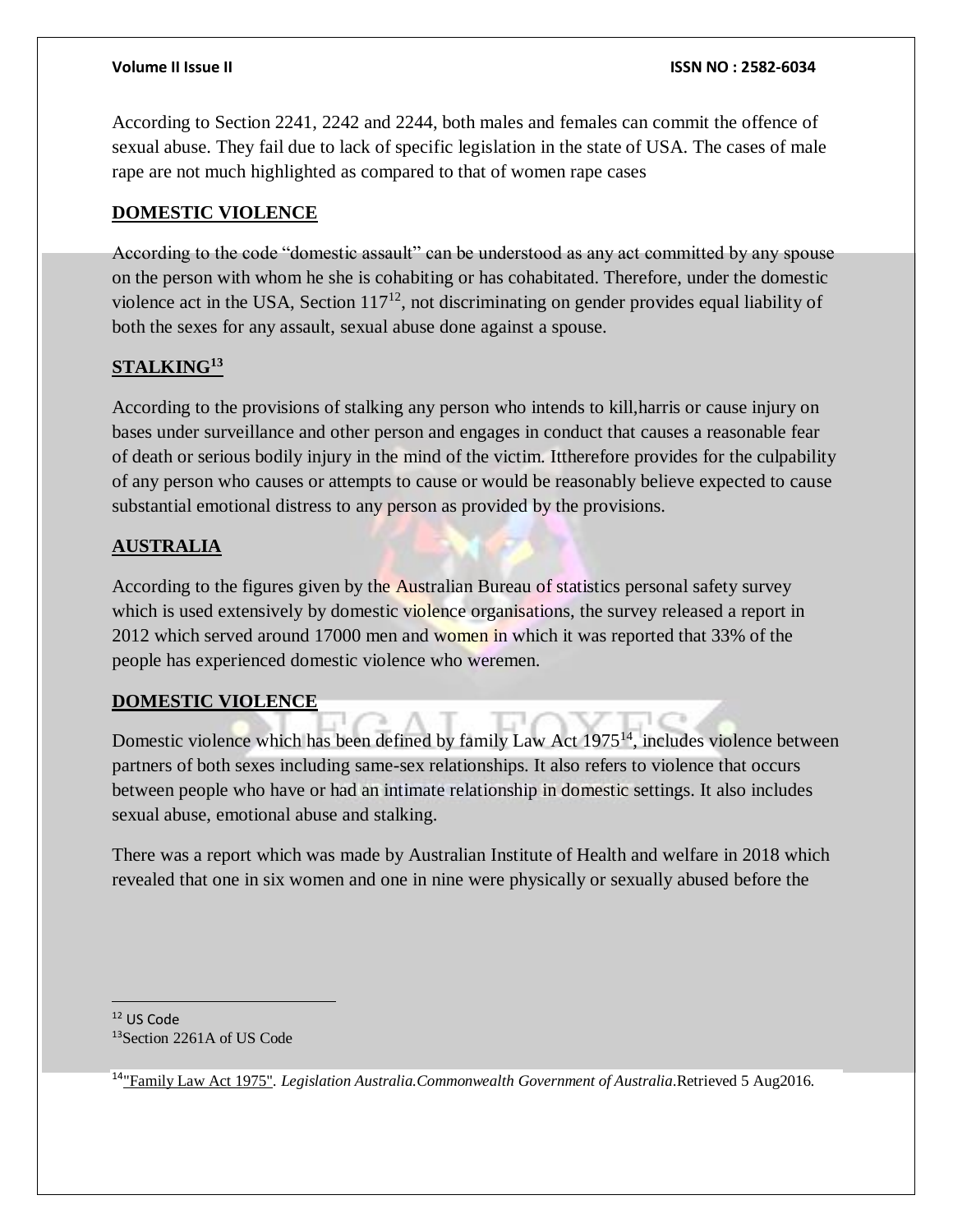age of 15, therefore the same report also revealed that 9000 men employed homelessness service in 2016-17 due to the domestic violence<sup>15</sup>.

The however include and define the conduct that is harassing or offensive which may cover some situations of intimidation.

### **STALKING**

There is no such offence of stalking define under this Commonwealth law.Therefore, a Court may grant an order or pass an injunction for the protection of person under section 68 B or section 114 of family Law Act 1975which is connecting and which constitutes stalking.Section 60 and 62 of the crime actsdoes not includesstalking which is a great element of an offence. Therefore, there is no such definition of stalking or stock in the Act.

## **RAPE**

 $\overline{a}$ 

Under the common law was defined as and knowledge of a woman against her will and was subject to narrow and restrictive definition of sexual intercourse.It is been extended in all jurisdictions but with resulting in consistently across jurisdictions<sup>16</sup>. In the country the act of penetration of the genitalia<sup>17</sup> by pennies or object or any part of a body or mouth<sup>18</sup> is included which is not gender specific.

<sup>15</sup>Australian Institute of Health and Welfare 2018.Family Canberra Act 2601:Australian Institute of Health and Welfare 2018.2018.ISBN 978-1-76054-302-0.

<sup>16</sup>For example, there is some inconsistency between jurisdictions with respect to penetration of vagina/female genitalia or anus by a body part or object as well as penetration of the mouth by a penis. Western Australia is the only state in which the penetrative sexual offence includes the use of a victim's body for penetration of the offender in the definition of penetration/sexual intercourse: Criminal Code (WA) s 319(1).

<sup>17</sup>In some jurisdictions it is specified as penetration of the vagina or anus: eg, Crimes Act 1900 (ACT) s 50. Penetration of a surgically constructed vagina is not included in legislative definitions in Western Australia or the ACT, nor is it included with respect to penetration of a surgically constructed vagina by an object in Tasmania (Criminal Code (Tas) s 1). For other jurisdictions, see Crimes Act 1900 (NSW) s 61H(1); Crimes Act 1958 (Vic) s 35; Criminal Code (Qld) s 1; Criminal Law Consolidation Act 1935 (SA) s 5(3); Criminal Code (NT) s 1.

 $18$ For example, in NSW, it includes 'sexual connection occasioned by the penetration to any extent of the genitalia … of a female person or the anus of any person' by 'any part of the body of another person, or any object manipulated by another person': Crimes Act 1900 (NSW) s 61H(1). See also the definition of sexual penetration in the Model Criminal Code: Model Criminal Code Officers Committee–Standing Committee of Attorneys-General, Model Criminal Code—Chapter 5: Sexual Offences Against the Person (1999), app 2, cl 5.2.1.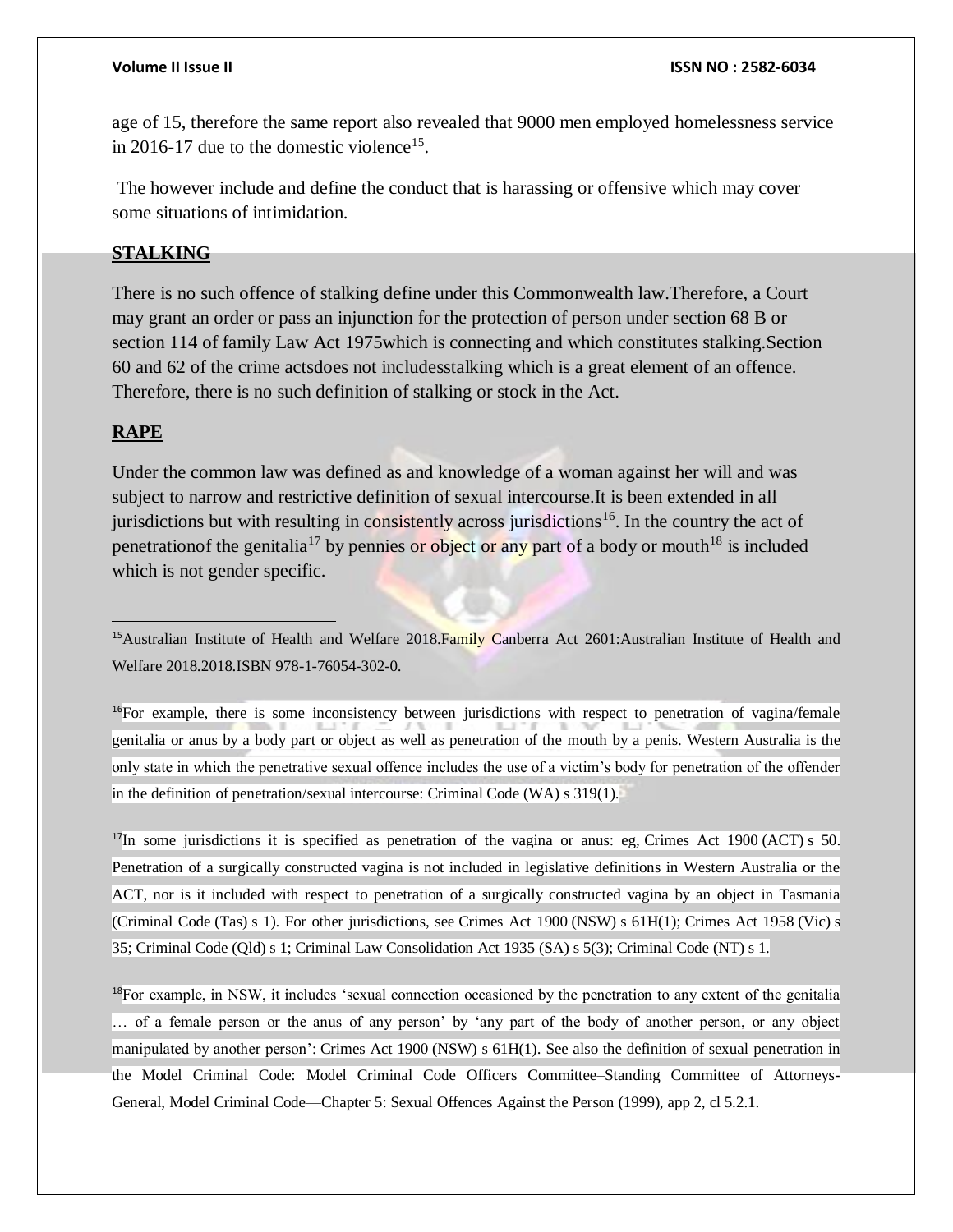In the crime act the meaning of sexual assault is that a person who has sexual intercourse with another person without the consent of that person. Therefore, the age of consent in the country is 16 years old.

## **COMPARATIVE ANALYSIS**

As per the studies made and Research done it could be analysed that Indian men are far from achieving general neutral laws as compared to the countries like US and Australia where males enjoy equal rights and privileges as provided to the females.

When it comes to offences like rape, stocking, domestic violence, molestation, India has a very specific and unlimited approach which results in unilateral paradigm of law, which only focus is to protect and females.Unlike India the other two countries have a very wide anda flexible approach towards the male victims. In India the laws on domestic violence<sup>19</sup> does not recognises the male victims for the crime against the male in the domestic sphere, where in US and Australia it not only recognises the violence againsttheir partners but also penalizes the offence done by their spouses.

In India the criminal offences of rape and sexual assault has been considered as a mockery of male victims, whereas when we look into US and Australia they have been provided with stringent acts and punishments in their statutes. In India when it comes to offences like sexual offences against men these criminal acts are not even recognised, they are neglected.However according to the legislation of the other two countries the rape is considered as a sexual assault with different degrees which does not discriminate between the victim and perpetrators.

When we look into the criminal offence of stalking,US provides series of outlook towards the stalkers and have strict provisions related to it, whereas in Australia it does not have distinct position till now. Further if we look at the laws on trafficking India fails to address such immoral acts related to male victims.Therefore, in the countries of US it highlights the problem but does not contains any suchprovisions related to trafficking.

## **Conclusion**

l

Men should be given an equal and a proper legal platform like that of women to share their trauma, their fears and their grievance.The fear of false accusation and not being given a chance to be heard is one of the main reasons why men has a tape to come forward with their grievance. Man should not be discriminated on the basis of the gender; they should be motivated to come and talk about their problems on a legal platform.Cruelty subjected be of any nature whether emotionally, physically, economically, should be treated equally.Legal platform is the only mechanism which is available to respond to the victims, therefore it should not be gender bias and should be treated for gender equality.In the present paper it is said that the sexual intercourse

19Protection of Women from Domestic Violence Act, 2005 (Act 43 of 2005)